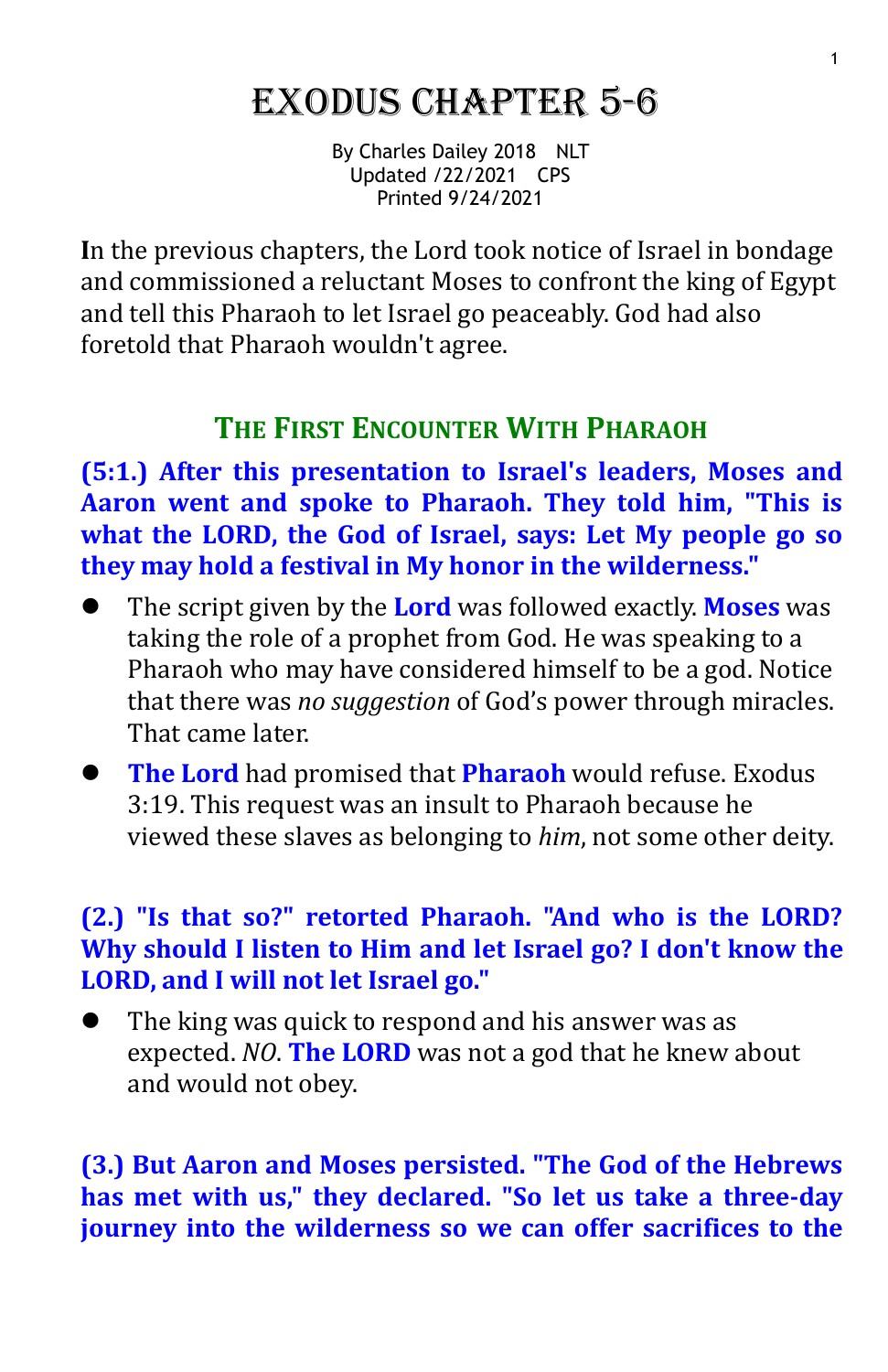#### **LORD our God. If we don't, He will kill us with a plague or with the sword."**

 **Aaron** repeated the request, giving Pharaoh one more chance to change. He made it clear that he's talking about **the God of the Hebrews.**

The request was reasonable. **Wilbur Fields** writes:

Every nation presents sacrifices and worship to its gods. Work-journals belonging to the New Kingdom period (time of Moses) in Egypt have furnished, among other reasons for absenteeism, the offering of sacrifices by workmen to their gods.

Pharaoh's refusal shows his complete lack of consideration for people, and his lack of fear of God.By refusing a small request, his real heart-nature was exposed and his conduct condemned. His heart did not need very much hardening to be totally solid!

# **"GET BACK TO WORK"**

## **(4.) Pharaoh replied, "Moses and Aaron, why are you distracting the people from their tasks? Get back to work! (5) Look, there are many of your people in the land, and you are stopping them from their work."**

**Pharaoh** didn't want any time off **work** for the Hebrews, not even **Moses and Aaron**. He was thinking about the money that he would loose in granting this request to go worship a god that he did not even acknowledge.

## **FIND YOUR OWN STRAW BUT KEEP UP YOUR QUOTA**

**(6.) That same day Pharaoh sent this order to the Egyptian slave drivers and the Israelite foremen: (7) "Do not supply any more straw for making bricks. Make the people get it themselves! (8) But still require them to make the same number of bricks as before. Don't reduce the quota. They are lazy. That's why they are crying out,'Let us go and offer sacrifices to our God.'**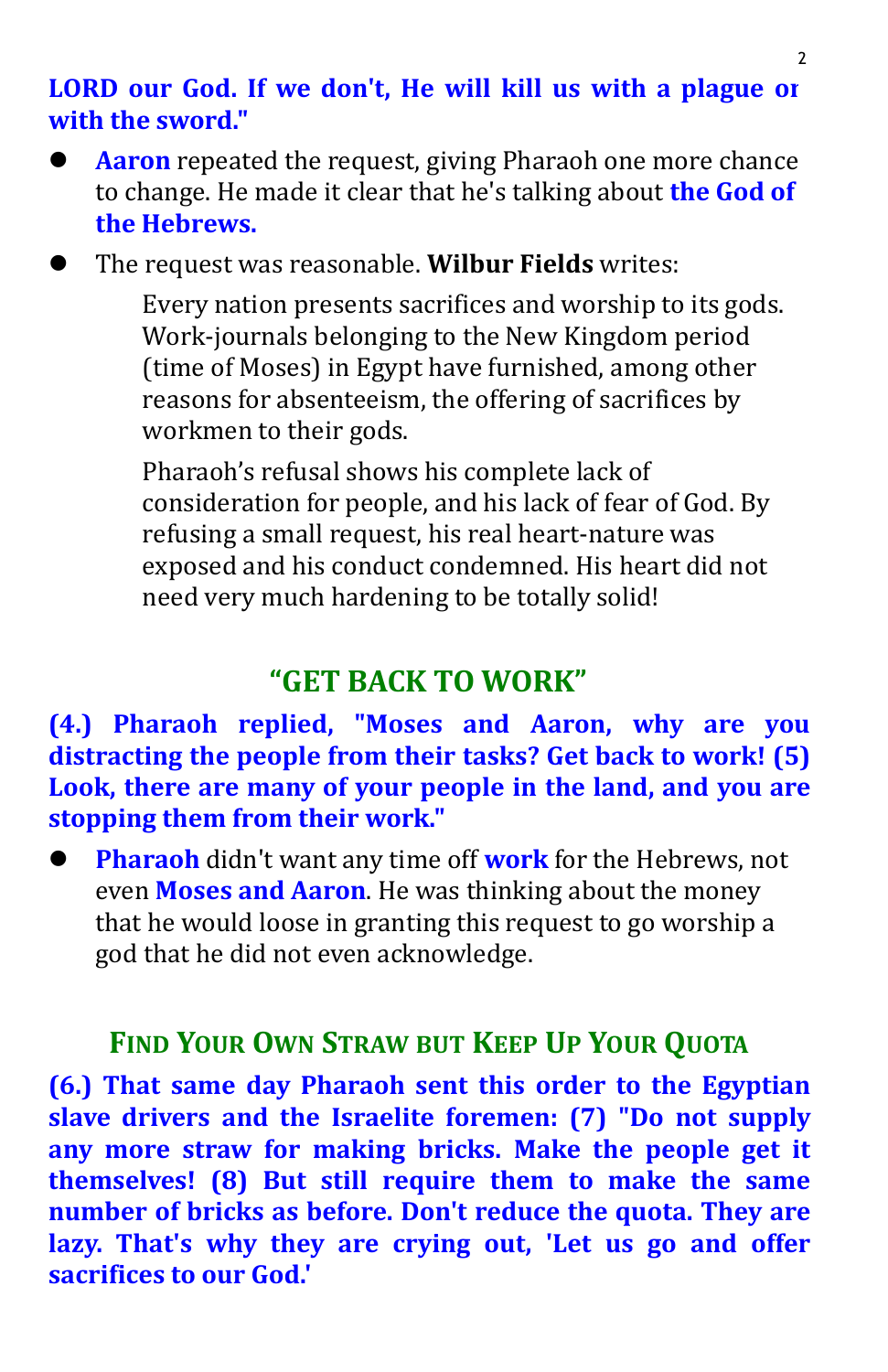**Pharaoh** even made an immediate order that the **Israelites** should gather their own **straw** used in **brick** making. The



order had a punishment component to it. Bricks were used for residential and public construction in Egypt. These mud **bricks** work well in Egypt that has only a tiny rainfall.The **straw** contained an enzyme that made the mud much easier to mix and handle.

### **(9.) Load them down with more work. Make them sweat! That will teach them to listen to lies!"**

 The Hebrew men will be expected to work harder and not pay any attention to the **lying** words of Moses and Aaron. This response of requiring even more production must have been disappointing to the Hebrew workmen. They had backed Moses and Aaron at first. Now, Pharaoh is driving a wedge between Moses and Aaron on the one hand and the leaders of Israel on the other hand.It worked for a while.

**(10.) So the slave drivers and foremen went out and told the people: "This is what Pharaoh says: I will not provide any more straw for you. (11) Go and get it yourselves. Find it wherever you can. But you must produce just as many bricks as before!" (12) So the people scattered throughout the land of Egypt in search of stubble to use as straw. (13) Meanwhile, the Egyptian slave drivers continued to push hard. "Meet your**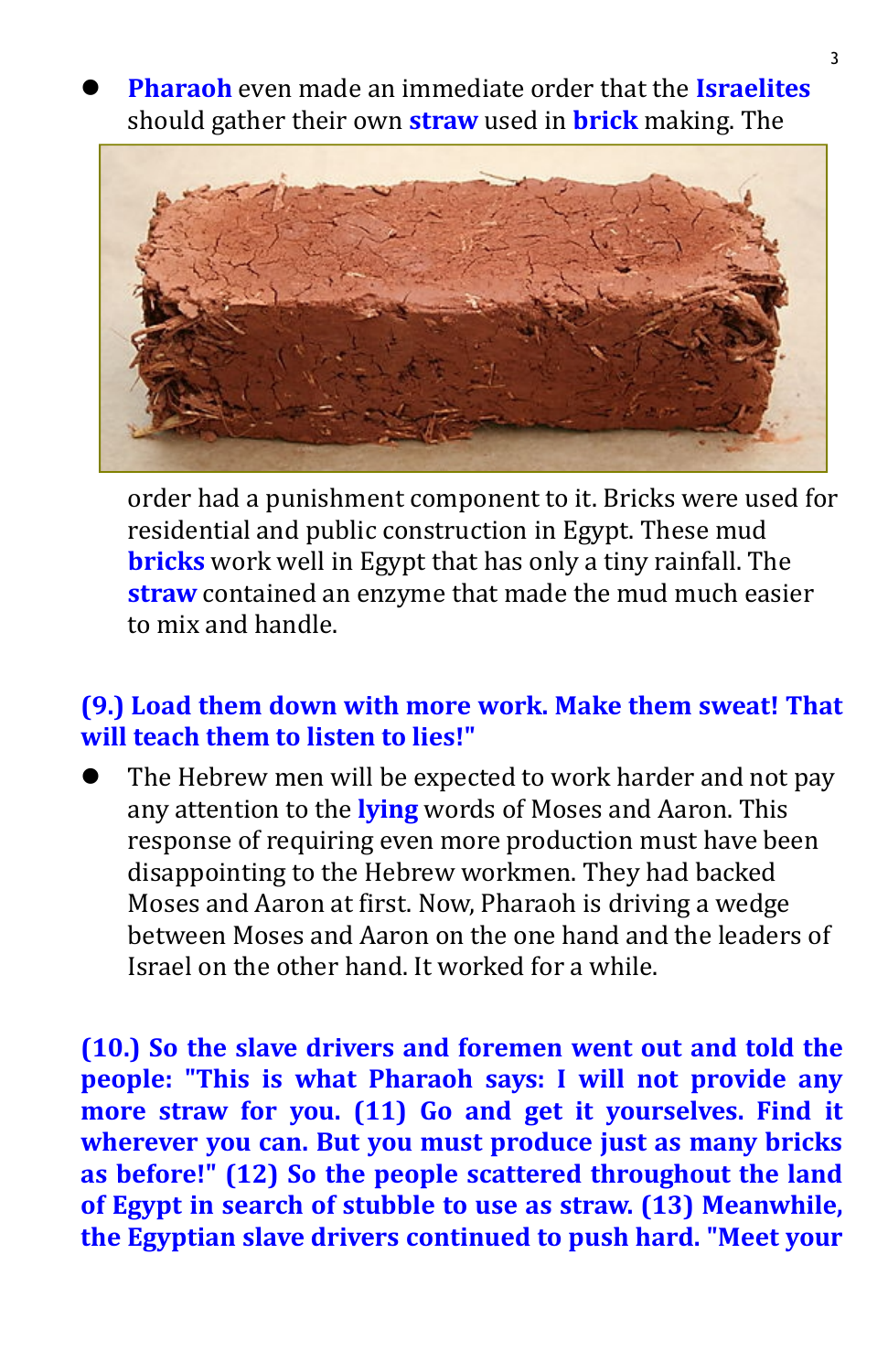#### **daily quota of bricks, just as you did when we provided you with straw!" they demanded.**

 The Egyptian **slave drivers** and Hebrew **foremen** (would they be called **straw** bosses?) did just as commanded and the people worked harder than before.

#### **(14.) Then they whipped the Israelite foremen they had put in charge of the work crews. "Why haven't you met your quotas either yesterday or today?" they demanded.**

 Even the **Israelite foremen** were beaten when the daily **quota** of bricks was not reached.

**(15.) So the Israelite foremen went to Pharaoh and pleaded with him. "Please don't treat your servants like this," they begged. (16) "We are given no straw, but the slave drivers still demand, 'Make bricks!' We are being beaten, but it isn't our fault! Your own people are to blame!"**

 The Hebrew **foremen** denounced the beatings to **Pharaoh's** face and **blamed** the Egyptians for not supplying the **straw**.

# **(17.) But Pharaoh shouted, "You're just lazy! Lazy! That's why you're saying, 'Let us go and offer sacrifices to the LORD.'**

 **Pharaoh** said they weren't working hard enough and that's why they wanted time off to **sacrifice to the Lord**.

**(18.) Now get back to work! No straw will be given to you, but you must still produce the full quota of bricks." (19.) The Israelite foremen could see that they were in serious trouble when they were told, "You must not reduce the number of bricks you make each day."**

• Pharaoh repeated his edict.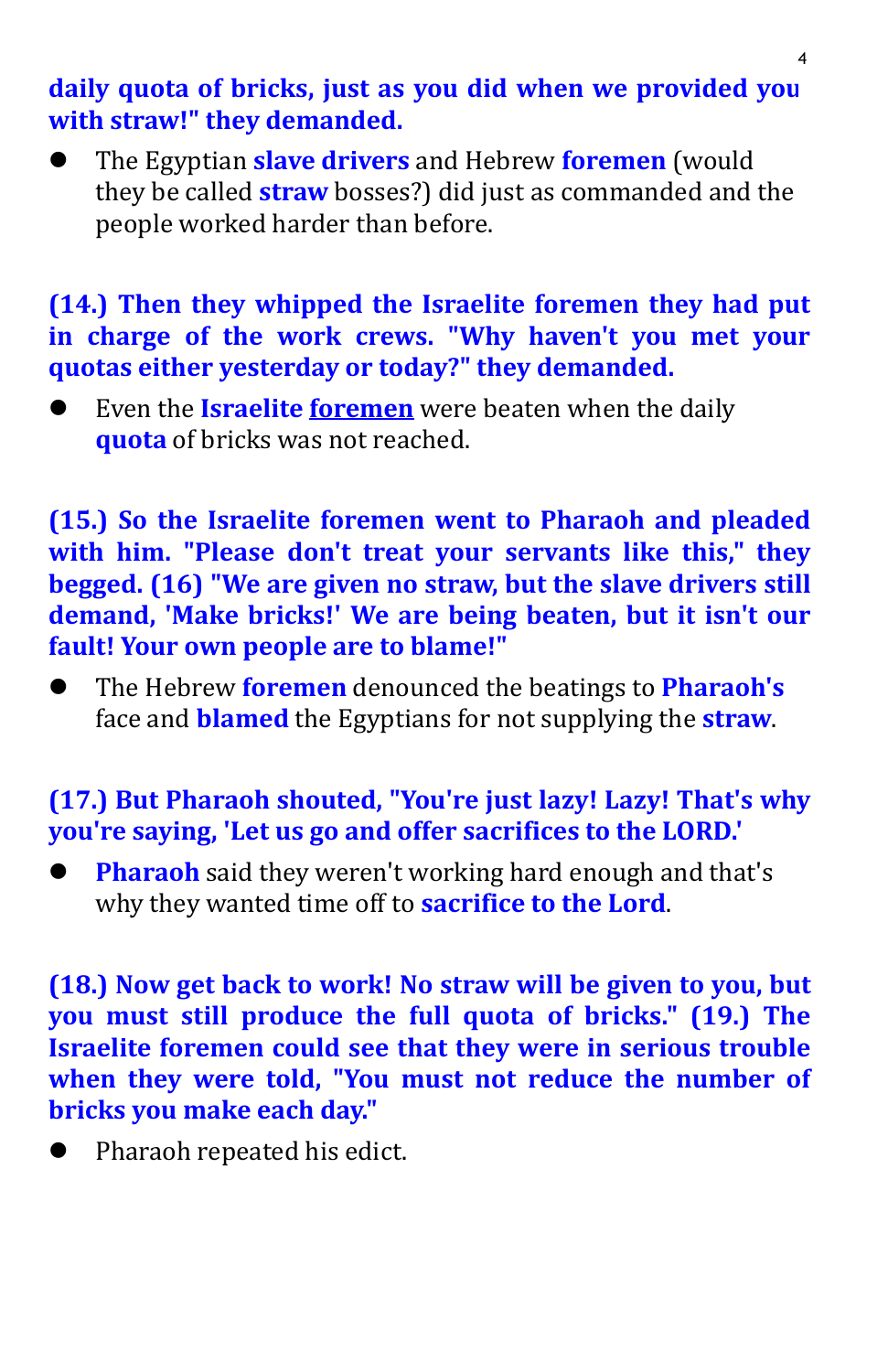**(20.) As they left Pharaoh's court, they confronted Moses and Aaron, who were waiting outside for them. (21) The foremen said to them, "May the LORD judge and punish you for making us stink before Pharaoh and his officials. You have put a sword into their hands, an excuse to kill us!"**

 Now the **foremen** blamed **Moses and Aaron** for their plight. They should have asked for support from the **Lord** instead of blaming the prophets whom the Lord had sent. This was very discouraging to Moses and Aaron in their quest to release their nation from bondage.

**(22.) Then Moses went back to the LORD and protested, "Why have You brought allthis trouble on Your own people, Lord? Why did You send me? (23) Ever since I came to Pharaoh as Your spokesman, he has been even more brutal to Your people. And You have done nothing to rescue them!"**

 Discouraged **Moses** was ready to resign his new job of being a spokesman for the **Lord**. He knew he was making life worse for his **people** and the **Lord** had not yet**rescued** His **people** from bondage. Read on to hear the **Lord's** response.

# **THE LORD PROMISED DECISIVE ACTION**

# **(6:1.) Then the LORD told Moses, "Now you will see what I will do to Pharaoh. When he feels the force of My**

## **strong hand, he will let the people go. In fact, he will force them to leave his land!"**

 The **Lord** says that **Pharaoh** will *force* Israel out of **his land.** That's a complete reversal for him. This would not be a simple agreement for Israel to leave. Pharaoh would drive them out with a **strong hand.**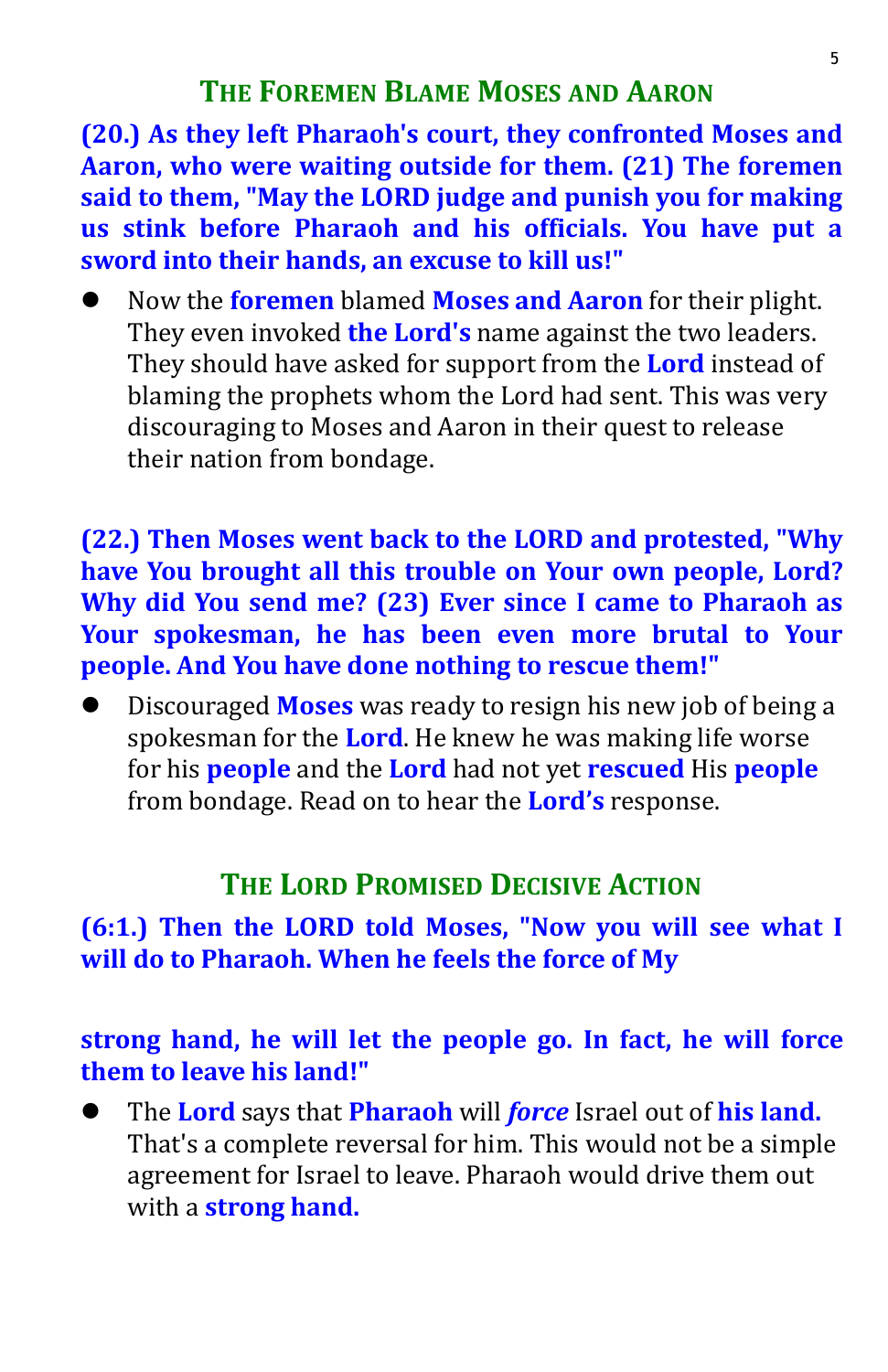**(2.) And God said to Moses, "I am Yahweh—'the LORD.' (3.) I appeared to Abraham, to Isaac, and to Jacob as El-Shaddai—'God Almighty'—but I did not reveal My name, Yahweh, to them.**

- **God** carefully identifies himself with the Hebrew Patriarchs. His is the Creator of the universe. This pusillanimous Pharaoh guy is a very small challenge for the Lord.
- We find the name Jehovah back in Genesis. How is it that God did not make his name known **Abraham, Isaac and Jacob**? **Wilbur Fields** answer this question:

The explanation seems to be that to God knowing that his name is Jehovah means knowing what that name implies. It implies knowing his eternal nature, and how He will deliver his people.

Abraham knew Jehovah by name; but he never lived to learn the glorious Jehovah-type fulfillment of His promises or how He delivered His people. Even we do not really know a person when we know only what his name is.

In our language and idiom we do not speak of people as not knowing our names just because they do not know our works and personalities. But God so speaks of His name.

 God did not do any massive miracles during the time of the Patriarchs, but just wait. **Moses** will see miracles like have never been heard of before.

# **(4.) And I reaffirmed My covenant with them. Under its terms, I promised to give them the land of Canaan, where they were living asforeigners.**

 God restates the **covenant** with the Patriarchs. There will be massive miracles to accomplish that.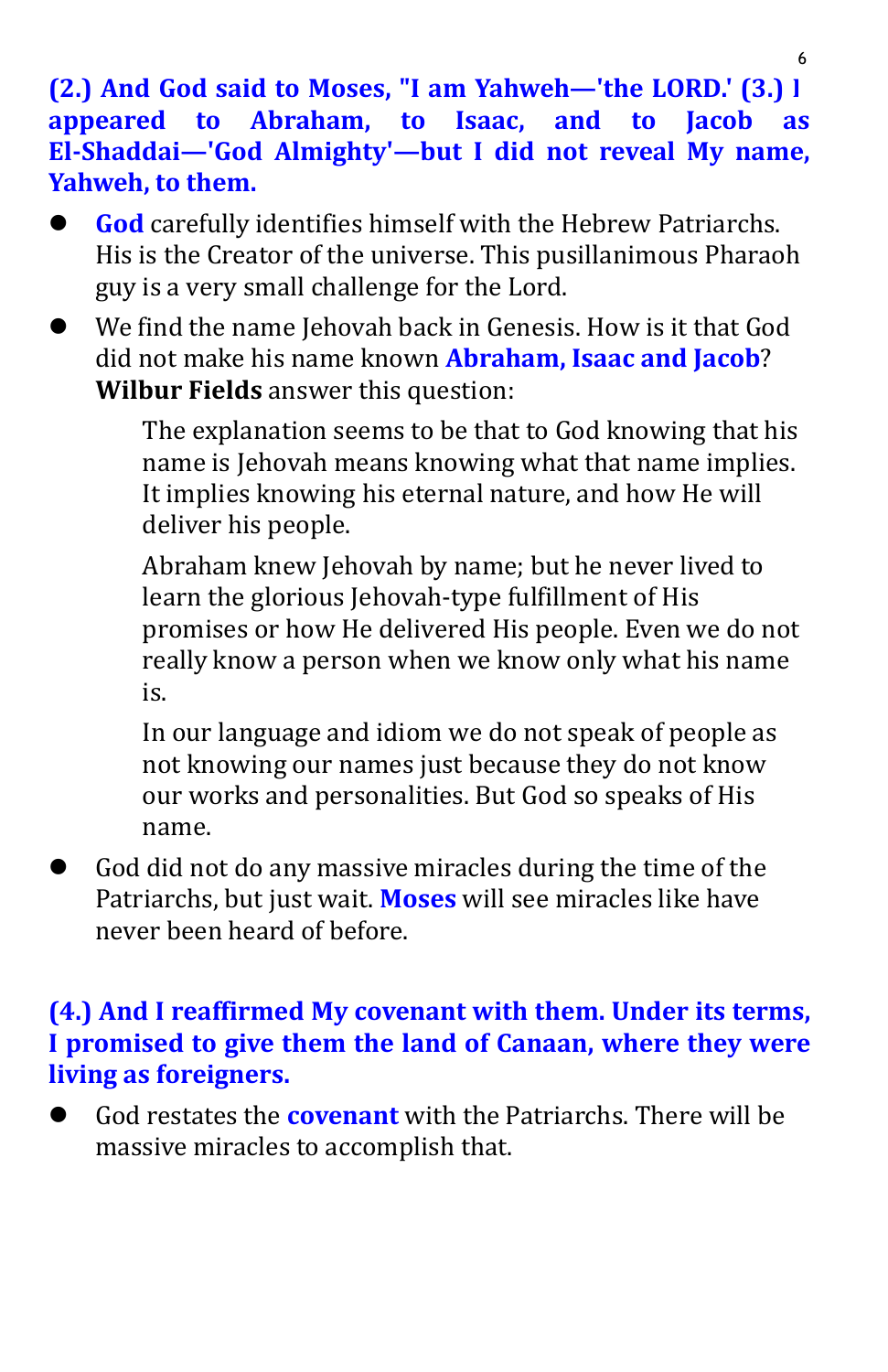**(5.) You can be sure that I have heard the groans of the people of Israel, who are now slaves to the Egyptians. And I am well aware of My covenant with them.**

 God has heard Israel's **groanings** and remembered the **covenant** of old. He has the absolute power to accomplish His goals.

**(6.) "Therefore, say to the people of Israel: 'I am the LORD. I will free you from your oppression and will rescue you from your slavery in Egypt. I will redeem you with a powerful arm and great acts of judgment.**

 The earlier promise to deliver the nation is restated. The Creator of the universe can handle this. He will deliver **Israel** from **slavery.** They haven't seen anything yet. The Lord is telling Moses to get back to work on the project of getting Israel out of Egypt.

#### **(7.) I will claim you as My own people, and I will be your God. Then you will know that I am the LORD your God who has freed you from your oppression in Egypt.**

 The **Lord** again claims Israel as His **people** and repeats His promise to get the **burden** of the Egyptians off of their backs.

## **(8.) I will bring you into the land I swore to give to Abraham, Isaac, and Jacob. I will give it to you as your very own possession. I am the LORD!'"**

 God also restates their destination as the **land** promised to **Abraham, Isaac and Jacob**.

#### **PEOPLE WOULD NO LONGER LISTEN TO MOSES**

**(9.) So Moses told the people of Israel what the LORD had said, but they refused to listen anymore. They had become too discouraged by the brutality of their slavery. (10.) Then the LORD said to Moses, (11) "Go back to Pharaoh, the king of**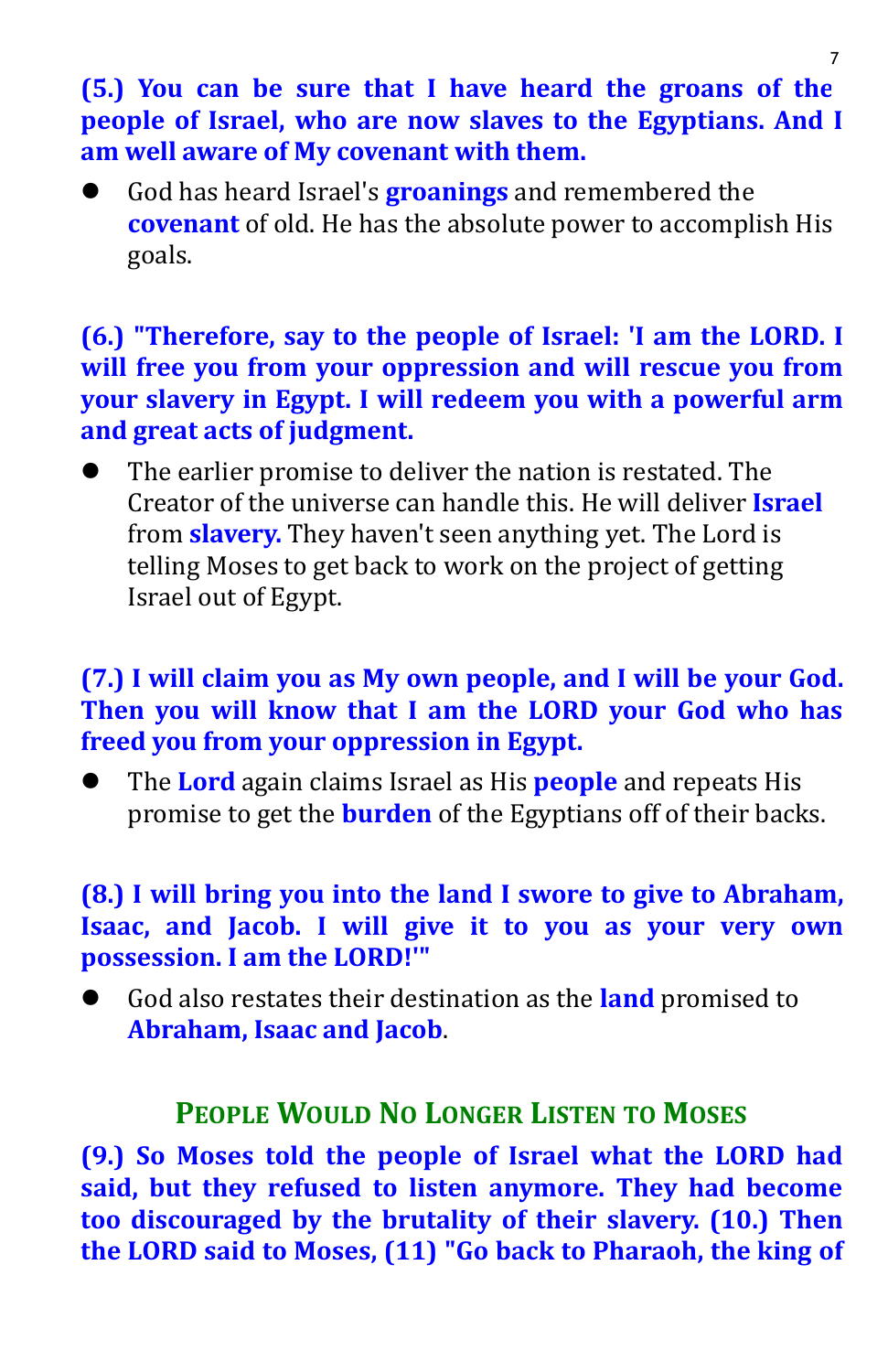# **Egypt, and tell him to let the people of Israel leave his country."**

 The **Lord's** new request was far stronger than the first. This time **Pharaoh** would beasked to release the nation **Israel**. Let them leave **Egypt** permanently.

#### **(12.) "But LORD!" Moses objected. "My own people won't listen to me anymore. How can I expect Pharaoh to listen? I'm such a clumsy speaker! "**

 **Moses** said the **people** would not **listen** to him. How could he expect **Pharaoh** to **listen?** He's still wanting out of his assignment.

#### **(13. ) But the LORD spoke to Moses and Aaron and gave them orders for the Israelites and for Pharaoh, the king of Egypt. The LORD commanded Moses and Aaron to lead the people of Israel out of Egypt.**

 The entire project is restated by the **Lord** to His prophets and they are again ordered into action.

# **SUMMARY OF KEY FAMILIES**

Moses now inserts a brief genealogy into the record that covers some of the tribe of Reuben, Simeon and especially Levi. The entry for Levi shows that Moses and Aaron were from this family group. We have used enlarged print, underlining and color so the reader can quickly grasp the purpose of the list.

**Albert Barnes** writes: "We have in the following verses, not a complete genealogy, but a summary account of the family of the two brothers. Moses records for the satisfaction of Hebrew readers, to whom genealogical questions were always interesting, the descent and position of the designated leaders of the nation."

# **(14. ) These are the ancestors of some of the clans of Israel:**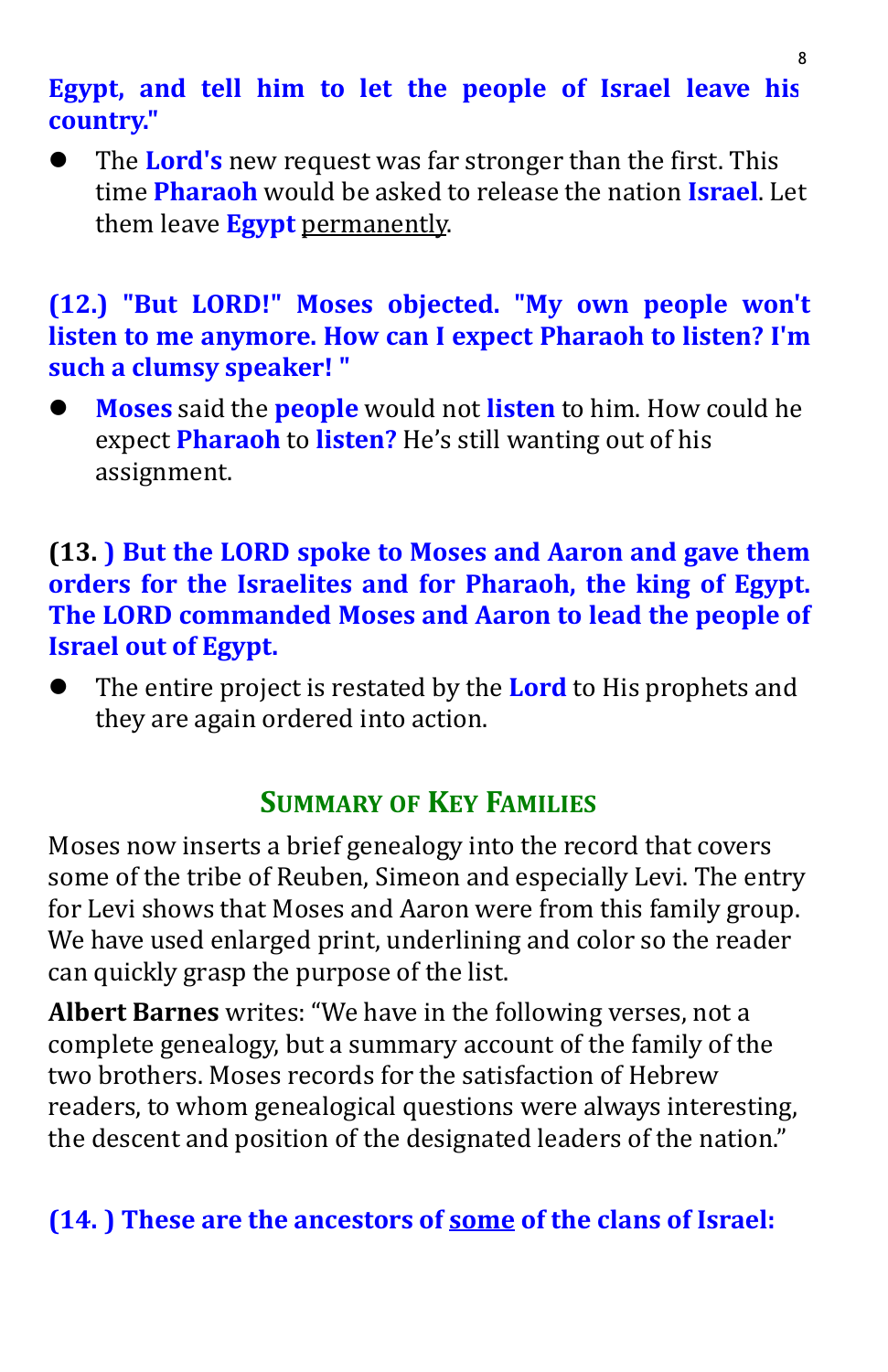**The sons of Reuben, Israel's oldest son, were Hanoch, Pallu, Hezron, and Carmi. Their descendants became the clans of Reuben.**

**(15.) The sons ofSimeon were Jemuel, Jamin, Ohad, Jakin, Zohar, and Shaul. (Shaul's mother was a Canaanite woman.) Their descendants became the clans of Simeon.**

**(16.) These are the descendants of Levi, as listed in their family records: The sons of Levi were Gershon, Kohath, and Merari. (Levi lived to be 137 years old.)**

**(17.) The descendants of Gershon included Libni and Shimei, each of whom became the ancestor of a clan.**

**(18.) The descendants of Kohath included Amram, Izhar, Hebron, and Uzziel. (Kohath lived to be 133 years old.)**

**(19.) The descendants of Merari included Mahli and Mushi. These are the clans of the Levites, as listed in their family records.**

**(20. ) Amram married his father's sister Jochebed, and she gave birth to his sons, Aaron and Moses. (Amram lived to be 137 years old.)**

**I** In this genealogy **Aaron** is listed first, but the younger brother is selected by the Lord for leadership. This relationship is verified in Numbers:

> **The Libnites, the Hebronites, the Mahlites, the Mushites, and the Korahites were all subclans of the Levites. Now Kohath was the ancestor of Amram, and Amram's wife was named Jochebed. She also was a descendant of Levi, born among the Levites in the land of Egypt. Amram and**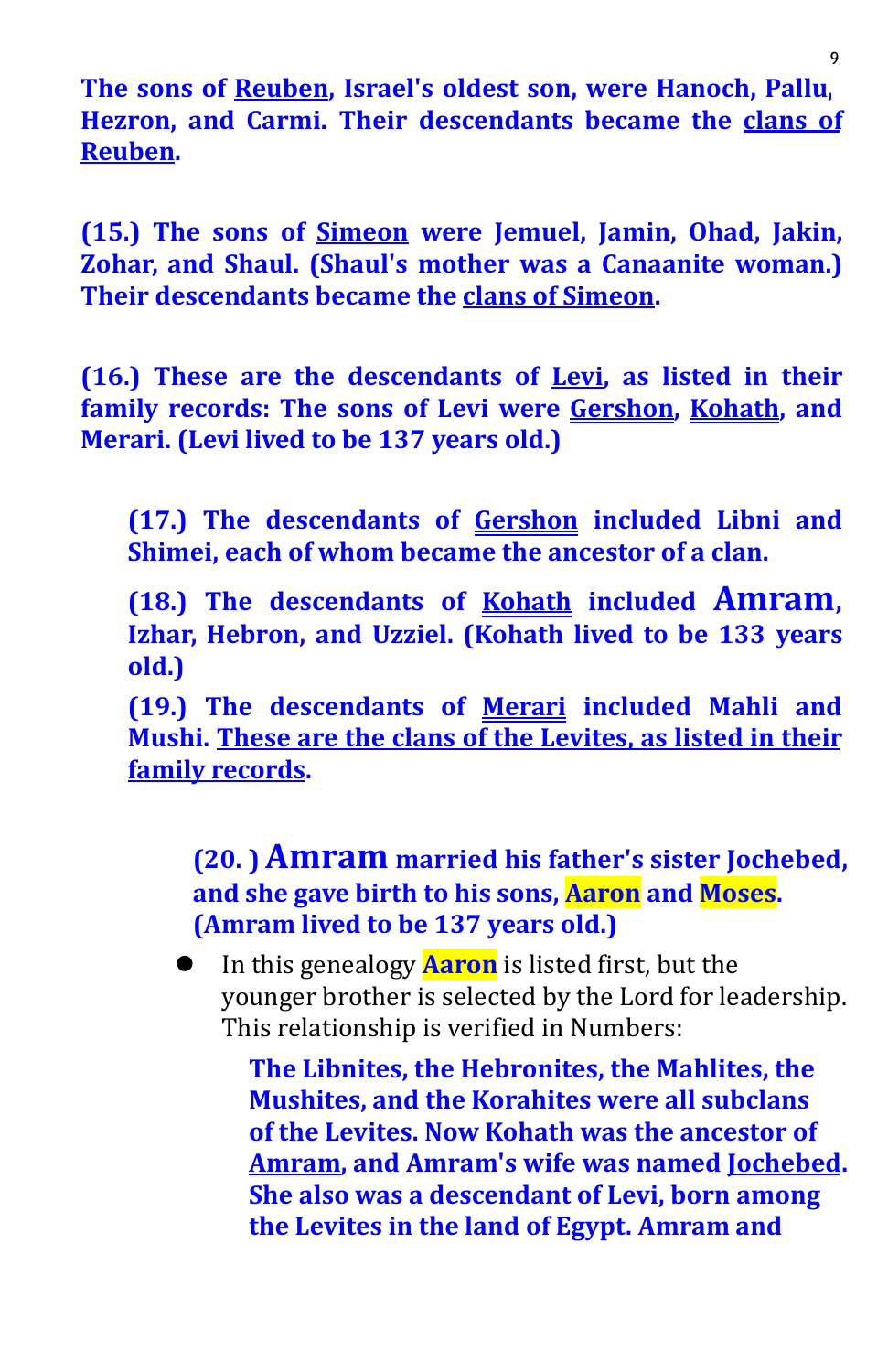**Jochebed became the parents of Aaron, Moses, and their sister, Miriam.**

(Numbers 26:58-59 NLT)

 $\blacksquare$  There are commentators who believe that the Amram of verse 18 is an earlier and different person than the father of Moses.

**(21.) The sons of Izhar were Korah, Nepheg, and Zicri.**

**(22.) The sons of Uzziel were Mishael, Elzaphan, and Sithri.**

**(23.) Aaron married Elisheba, the daughter of Amminadab and sister of Nahshon, and she gave birth to his sons, Nadab, Abihu, Eleazar, and Ithamar.**

**(24.) The sons of Korah were Assir, Elkanah, and Abiasaph. Their descendants became the clans of Korah.**

**(25.) Eleazar son of Aaron married one of the daughters of Putiel, and she gave birth to his son, Phinehas. These are the ancestors of the Levite families, listed according to their clans.**

## **SUMMARY OF EVENTS**

**(26.) The Aaron and Moses named in this list are the same ones to whom the LORD said, "Lead the people of Israel out of the land of Egypt like an army." (27) It was Moses and Aaron who spoke to Pharaoh, the king of Egypt, about leading the people of Israel out of Egypt.**

 Now the story leaves the abbreviated genealogy and returns to **Aaron and Moses**.

**(28.) When the LORD spoke to Moses in the land of Egypt, (29) He said to him, "I am the LORD! Tell Pharaoh, the king of Egypt, everything I am telling you." (30) But Moses argued**